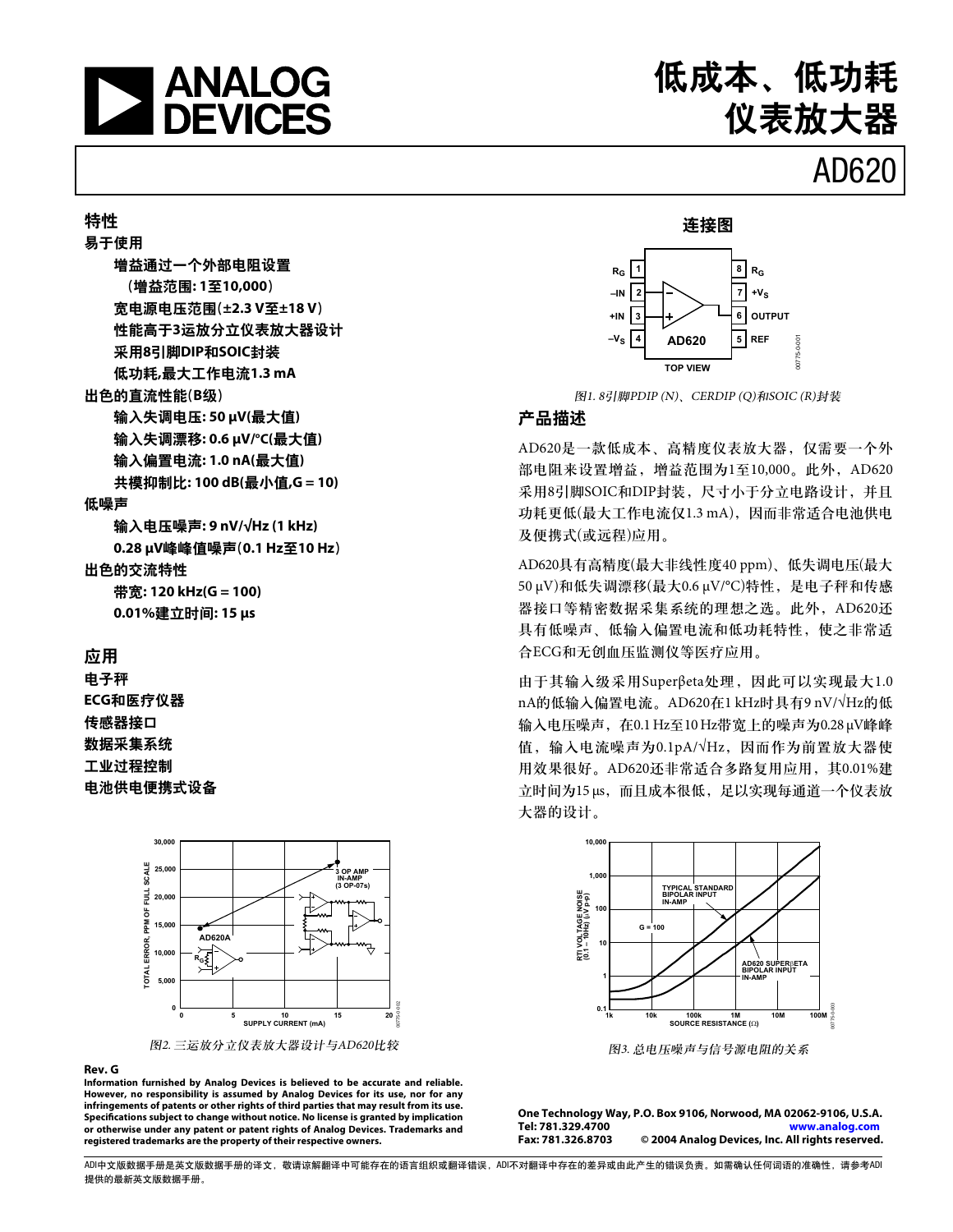# 目录

### 修订历史

| 2004年12月–修订版F至修订版G |
|--------------------|
|                    |
|                    |
|                    |
|                    |
|                    |
|                    |
|                    |
|                    |
|                    |
|                    |
|                    |
|                    |
|                    |
|                    |
|                    |
|                    |
|                    |
|                    |
|                    |

| 2003年7月—"数据手册"从修订版E升级至修订版F |
|----------------------------|
|                            |
|                            |
|                            |
|                            |
|                            |
|                            |
|                            |
|                            |
|                            |
|                            |
|                            |
|                            |
|                            |
|                            |
|                            |
|                            |
|                            |
|                            |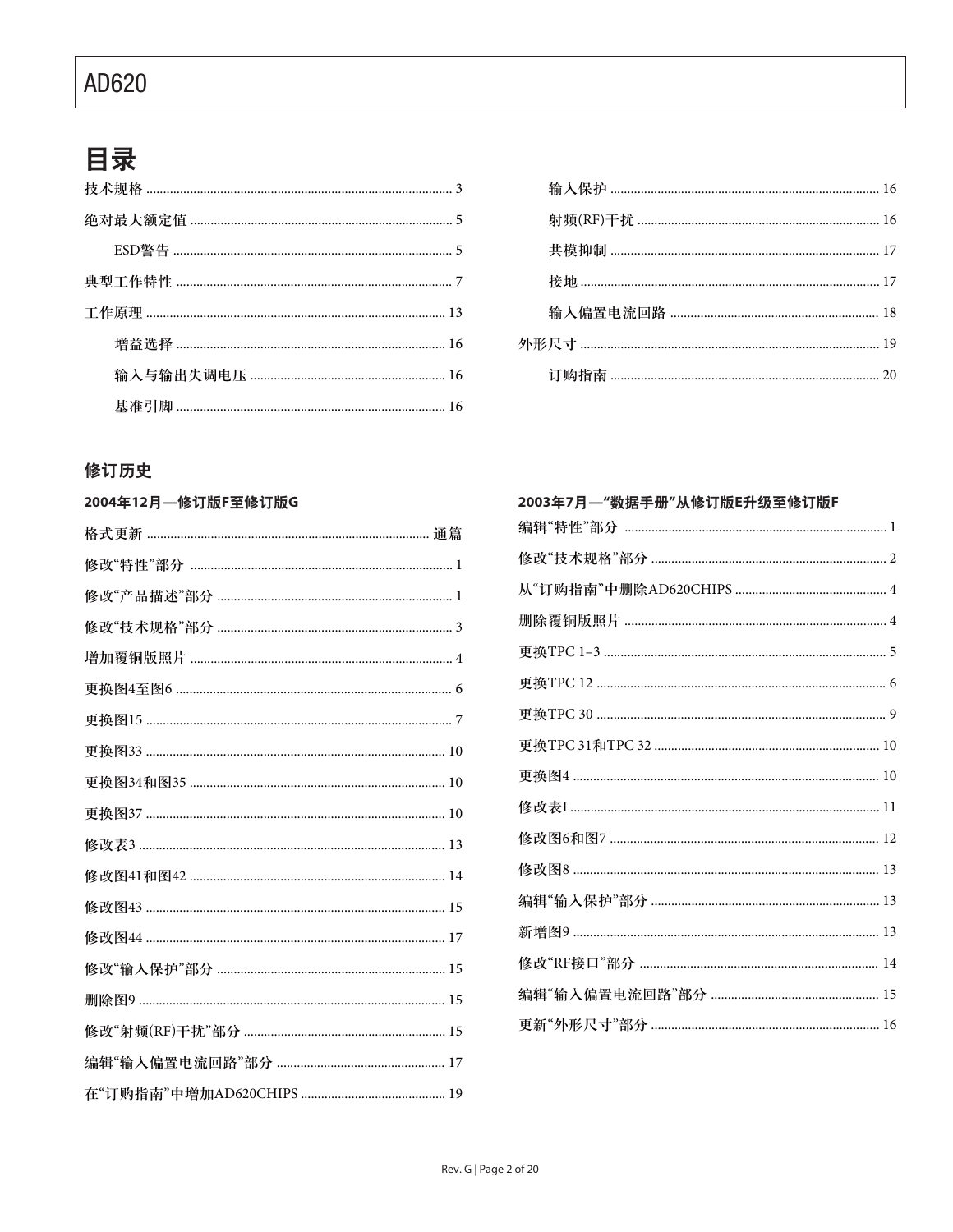# 技术规格

 $25^{\circ}$ C、V<sub>s</sub> = ±15 V、R<sub>L</sub> = 2 kΩ时的典型值, 特别声明除外。

表1

|                     |                                       |              | <b>AD620A</b> |              |              | <b>AD620B</b> |                |              | AD620S <sup>1</sup> |              |                |
|---------------------|---------------------------------------|--------------|---------------|--------------|--------------|---------------|----------------|--------------|---------------------|--------------|----------------|
| 参数                  | 条件                                    | 最小值          |               | 典型值 最大值      | 最小值          |               | 典型值 最大值        | 最小值          | 典型值                 | 最大值          | 单位             |
| 增益                  | $G = 1 + (49.4 \text{ k}\Omega/R)$    |              |               |              |              |               |                |              |                     |              |                |
| 增益范围                |                                       | $\mathbf{1}$ |               | 10,000       | $\mathbf{1}$ |               | 10,000         | $\mathbf{1}$ |                     | 10,000       |                |
| 增益误差 $2$            | $V_{\text{OUT}} = \pm 10 V$           |              |               |              |              |               |                |              |                     |              |                |
| $G = 1$             |                                       |              | 0.03          | 0.10         |              | 0.01          | 0.02           |              | 0.03                | 0.10         | $\frac{0}{0}$  |
| $G = 10$            |                                       |              | 0.15          | 0.30         |              | 0.10          | 0.15           |              | 0.15                | 0.30         | $\%$           |
| $G = 100$           |                                       |              | 0.15          | 0.30         |              | 0.10          | 0.15           |              | 0.15                | 0.30         | $\%$           |
| $G = 1000$          |                                       |              | 0.40          | 0.70         |              | 0.35          | 0.50           |              | 0.40                | 0.70         | %              |
| 增益非线性度              | $V_{\text{OUT}} = -10 V \leq +10 V$   |              |               |              |              |               |                |              |                     |              |                |
| $G = 1 - 1000$      | $R_1 = 10 k\Omega$                    |              | 10            | 40           |              | 10            | 40             |              | 10                  | 40           | ppm            |
| $G = 1 - 100$       | $R_1 = 2 k\Omega$                     |              | 10            | 95           |              | 10            | 95             |              | 10                  | 95           | ppm            |
| 增益与温度的关系            |                                       |              |               |              |              |               |                |              |                     |              |                |
|                     | $G = 1$                               |              |               | 10           |              |               | 10             |              |                     | 10           | ppm/°C         |
|                     | 增益>12                                 |              |               | $-50$        |              |               | $-50$          |              |                     | $-50$        | ppm/°C         |
| 失调电压                | (折合到输入端总误差= $V_{OSI}$ + $V_{OSO}/G$ ) |              |               |              |              |               |                |              |                     |              |                |
| 输入失调, $V_{OSI}$     | $V_s = \pm 5$ V<br>至±15V              |              | 30            | 125          |              | 15            | 50             |              | 30                  | 125          | μV             |
| 全温度范围               | $V_s = \pm 5$ V<br>至±15V              |              |               | 185          |              |               | 85             |              |                     | 225          | μV             |
| 平均温度系数(TC)          | $V_s = \pm 5$ V<br>至±15V              |              | 0.3           | 1.0          |              | 0.1           | 0.6            |              | 0.3                 | 1.0          | $\mu V$ /°C    |
| 输出失调, $V_{OSO}$     | $V_s = \pm 15$ V                      |              | 400           | 1000         |              | 200           | 500            |              | 400                 | 1000         | μV             |
|                     | $V_s = \pm 5 V$                       |              |               | 1500         |              |               | 750            |              |                     | 1500         | μV             |
| 全温度范围               | $V_s = \pm 5$ V<br>至±15V              |              |               | 2000         |              |               | 1000           |              |                     | 2000         | μV             |
| 平均温度系数(TC)          | $V_s = \pm 5$ V<br>至±15V              |              | 5.0           | 15           |              | 2.5           | 7.0            |              | 5.0                 | 15           | $\mu V$ /°C    |
| 折合到输入端的失调           |                                       |              |               |              |              |               |                |              |                     |              |                |
| 与电源的关系(PSR)         | $V_s = \pm 2.3 V$<br>至 ±18V           |              |               |              |              |               |                |              |                     |              |                |
| $G = 1$             |                                       | 80           | 100           |              | 80           | 100           |                | 80           | 100                 |              | dB             |
| $G = 10$            |                                       | 95           | 120           |              | 100          | 120           |                | 95           | 120                 |              | dB             |
| $G = 100$           |                                       | 110          | 140           |              | 120          | 140           |                | 110          | 140                 |              | dB             |
| $G = 1000$          |                                       | 110          | 140           |              | 120          | 140           |                | 110          | 140                 |              | dB             |
| 输入电流                |                                       |              |               |              |              |               |                |              |                     |              |                |
| 输入偏置电流              |                                       |              | 0.5           | 2.0          |              | 0.5           | 1.0            |              | 0.5                 | 2            | nA             |
| 全温度范围               |                                       |              |               | 2.5          |              |               | 1.5            |              |                     | 4            | nA             |
| 平均温度系数(TC)          |                                       |              | 3.0           |              |              | 3.0           |                |              | 8.0                 |              | pA/°C          |
| 输入失调电流              |                                       |              | 0.3           | 1.0          |              | 0.3           | 0.5            |              | 0.3                 | 1.0          | nA             |
| 全温度范围               |                                       |              |               | 1.5          |              |               | 0.75           |              |                     | 2.0          | nA             |
| 平均温度系数(TC)          |                                       |              | 1.5           |              |              | 1.5           |                |              | 8.0                 |              | pA/°C          |
| 输入                  |                                       |              |               |              |              |               |                |              |                     |              |                |
| 输入阻抗                |                                       |              |               |              |              |               |                |              |                     |              |                |
| 差分                  |                                       |              | 10  2         |              |              | 10  2         |                |              | 10  2               |              | $G\Omega_{p}F$ |
| 共模                  |                                       |              | 10  2         |              |              | 10  2         |                |              | 10  2               |              | $G\Omega_{p}F$ |
| 输入电压范围 <sup>3</sup> | $V_s = \pm 2.3 V$<br>至 ±5V            | $-V_s + 1.9$ |               | $+V_S - 1.2$ | $-VS + 1.9$  |               | $+V_5 - 1.2$   | $-V_s + 1.9$ |                     | $+V_S - 1.2$ | V              |
| 全温度范围               |                                       | $-Vs + 2.1$  |               | $+V_S - 1.3$ | $-VS + 2.1$  |               | $+V_S - 1.3$   | $-VS + 2.1$  |                     | $+V_s - 1.3$ | V              |
|                     | $V_s = \pm 5$ V<br>至 ±18 V            | $-V_s + 1.9$ |               | $+V_s - 1.4$ | $-V_s + 1.9$ |               | $+V_S - 1.4$   | $-VS + 1.9$  |                     | $+V_5 - 1.4$ | V              |
| 全温度范围               |                                       | $-V_s + 2.1$ |               | $+V_S - 1.4$ | $-V_s + 2.1$ |               | $+V_{s} + 2.1$ | $-V_s + 2.3$ |                     | $+V_S - 1.4$ | $\vee$         |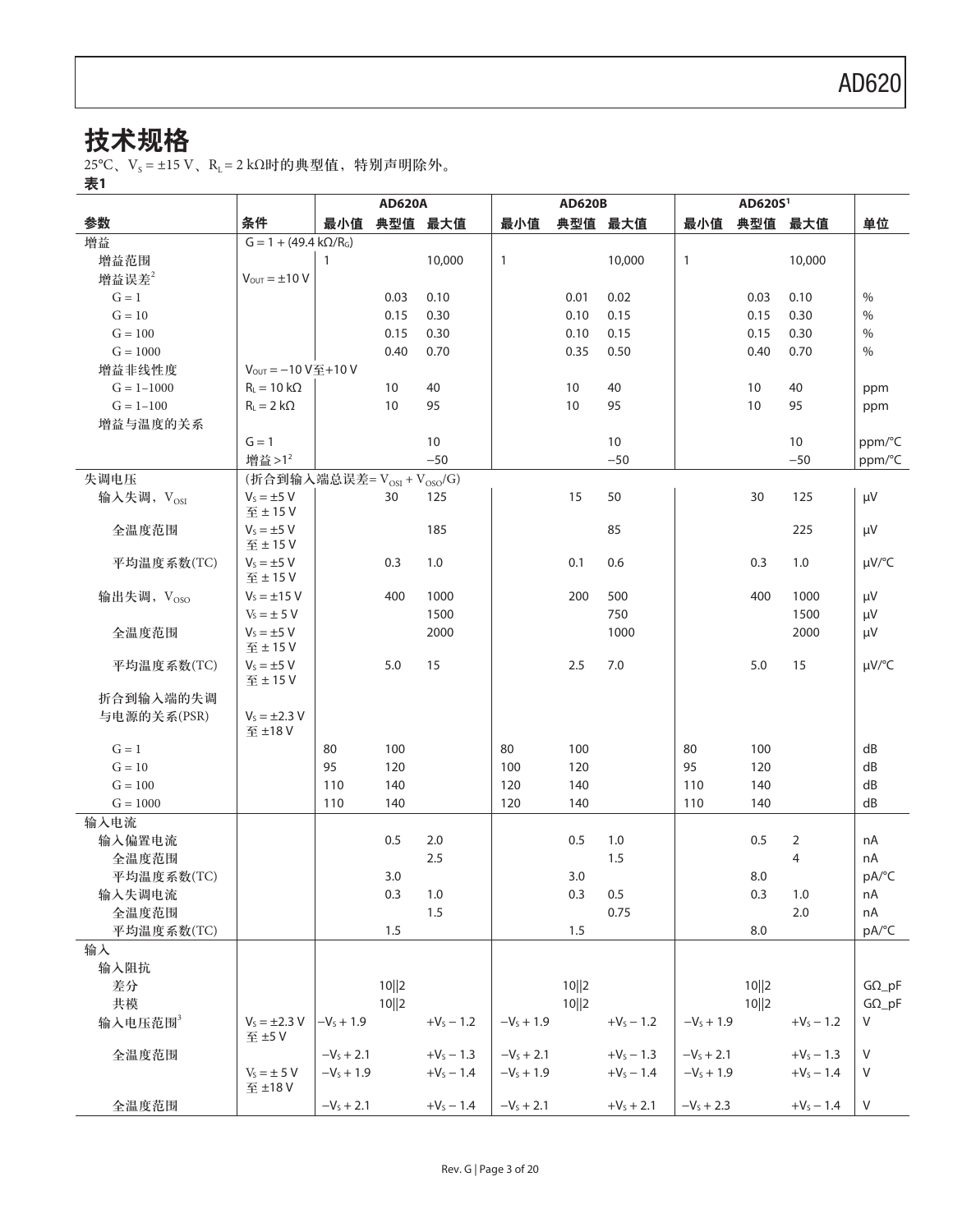|                           |                                             |                | <b>AD620A</b>   |              |                | <b>AD620B</b> |              |                | AD620S <sup>1</sup> |              |                   |
|---------------------------|---------------------------------------------|----------------|-----------------|--------------|----------------|---------------|--------------|----------------|---------------------|--------------|-------------------|
| 参数                        | 条件                                          | 最小值            |                 | 典型值 最大值      | 最小值            |               | 典型值 最大值      | 最小值            |                     | 典型值 最大值      | 单位                |
| 共模抑制比,                    |                                             |                |                 |              |                |               |              |                |                     |              |                   |
| DC至60 Hz,                 |                                             |                |                 |              |                |               |              |                |                     |              |                   |
| 1kΩ非均衡信号源                 | $V_{CM} = 0 V \leq \pm 10 V$                |                |                 |              |                |               |              |                |                     |              |                   |
| $G = 1$                   |                                             | 73             | 90              |              | 80             | 90            |              | 73             | 90                  |              | dB                |
| $G = 10$                  |                                             | 93             | 110             |              | 100            | 110           |              | 93             | 110                 |              | dB                |
| $G = 100$                 |                                             | 110            | 130             |              | 120            | 130           |              | 110            | 130                 |              | dB                |
| $G = 1000$                |                                             | 110            | 130             |              | 120            | 130           |              | 110            | 130                 |              | dB                |
| 输出                        |                                             |                |                 |              |                |               |              |                |                     |              |                   |
| 输出摆幅                      | $R_L = 10 k\Omega$                          |                |                 |              |                |               |              |                |                     |              |                   |
|                           | $V_s = \pm 2.3 V$                           | $-VS +$        |                 | $+V_5 - 1.2$ | $-V_s + 1.1$   |               | $+V_s - 1.2$ | $-V_s + 1.1$   |                     | $+V_5 - 1.2$ | V                 |
|                           | 至±5V                                        | 1.1            |                 |              |                |               |              |                |                     |              |                   |
| 全温度范围                     |                                             | $-VS + 1.4$    |                 | $+V_s - 1.3$ | $-VS + 1.4$    |               | $+V_5 - 1.3$ | $-V_s + 1.6$   |                     | $+V_5 - 1.3$ | $\vee$            |
|                           | $V_s = \pm 5$ V<br>至±18V                    | $-VS + 1.2$    |                 | $+V_5 - 1.4$ | $-VS + 1.2$    |               | $+V_5 - 1.4$ | $-VS + 1.2$    |                     | $+V_s - 1.4$ | V                 |
| 全温度范围                     |                                             | $-V_s + 1.6$   |                 | $+V_s - 1.5$ | $-V_s + 1.6$   |               | $+V_s - 1.5$ | $-VS + 2.3$    |                     | $+V_s - 1.5$ | V                 |
| 短路电流                      |                                             |                | ±18             |              |                | ±18           |              |                | ±18                 |              | mA                |
| 动态响应                      |                                             |                |                 |              |                |               |              |                |                     |              |                   |
| 小信号-3 dB带宽                |                                             |                |                 |              |                |               |              |                |                     |              |                   |
| $G = 1$                   |                                             |                | 1000            |              |                | 1000          |              |                | 1000                |              | kHz               |
| $G = 10$                  |                                             |                | 800             |              |                | 800           |              |                | 800                 |              | kHz               |
| $G = 100$                 |                                             |                | 120             |              |                | 120           |              |                | 120                 |              | kHz               |
| $G = 1000$                |                                             |                | 12              |              |                | 12            |              |                | 12                  |              | kHz               |
| 压摆率                       |                                             | 0.75           | 1.2             |              | 0.75           | 1.2           |              | 0.75           | 1.2                 |              | $V/\mu s$         |
| 0.01%建立时间                 | 10 V步进                                      |                |                 |              |                |               |              |                |                     |              |                   |
| $G = 1 - 100$             |                                             |                | 15              |              |                | 15            |              |                | 15                  |              | μs                |
| $G = 1000$                |                                             |                | 150             |              |                | 150           |              |                | 150                 |              | μs                |
| 噪声                        |                                             |                |                 |              |                |               |              |                |                     |              |                   |
| 电压噪声, 1 kHz               | 折合到输入端总噪声= $\sqrt{(e_{ni}^2)+(e_{no}/G)^2}$ |                |                 |              |                |               |              |                |                     |              |                   |
| 输入, 电压噪声, e <sub>ni</sub> |                                             |                | 9               | 13           |                | 9             | 13           |                | 9                   | 13           | $nV/\sqrt{Hz}$    |
| 输出, 电压噪声, eno             |                                             |                | 72              | 100          |                | 72            | 100          |                | 72                  | 100          | nV/√Hz            |
| RTI, 0.1 Hz至10 Hz         |                                             |                |                 |              |                |               |              |                |                     |              |                   |
| $G = 1$                   |                                             |                | 3.0             |              |                | 3.0           | 6.0          |                | 3.0                 | 6.0          | $\mu V$ p-p       |
| $G = 10$                  |                                             |                | 0.55            |              |                | 0.55          | 0.8          |                | 0.55                | 0.8          | $\mu V$ p-p       |
| $G = 100 - 1000$          |                                             |                | 0.28            |              |                | 0.28          | 0.4          |                | 0.28                | 0.4          | µV p-p            |
| 电流噪声                      | $f = 1$ kHz                                 |                | 100             |              |                | 100           |              |                | 100                 |              | $fA/\sqrt{Hz}$    |
| $0.1 \text{ Hz}$ 至10 Hz   |                                             |                | 10 <sup>°</sup> |              |                | 10            |              |                | 10                  |              | pA p-p            |
| 基准输入                      |                                             |                |                 |              |                |               |              |                |                     |              |                   |
| $R_{\rm IN}$              |                                             |                | 20              |              |                | 20            |              |                | 20                  |              | $k\Omega$         |
| $I_{\rm IN}$              | $V_{IN+}$ , $V_{REF}=0$                     |                | 50              | 60           |                | 50            | 60           |                | 50                  | 60           | μA                |
| 电压范围                      |                                             | $-V_s + 1.6$   |                 | $+V_S - 1.6$ | $-V_s + 1.6$   |               | $+V_S - 1.6$ | $-V_s + 1.6$   |                     | $+V_S - 1.6$ | $\mathsf{V}$      |
| 输出增益                      |                                             | $1 \pm 0.0001$ |                 |              | $1 \pm 0.0001$ |               |              | $1 \pm 0.0001$ |                     |              |                   |
| 电源                        |                                             |                |                 |              |                |               |              |                |                     |              |                   |
| 工作电压范围4                   |                                             | ±2.3           |                 | $\pm 18$     | ±2.3           |               | ±18          | ±2.3           |                     | ±18          | $\mathsf V$       |
| 静态电流                      | $V_s = \pm 2.3 V$                           |                | 0.9             | 1.3          |                | 0.9           | 1.3          |                | 0.9                 | 1.3          | mA                |
| 全温度范围                     | 至 ±18 V                                     |                | 1.1             | 1.6          |                | 1.1           | 1.6          |                | 1.1                 | 1.6          | mA                |
| 额定温度范围                    |                                             |                |                 |              |                |               |              |                |                     |              |                   |
|                           |                                             | $-40$ 至 $+85$  |                 |              | $-40$ 至+85     |               |              | $-552+125$     |                     |              | $^{\circ}{\sf C}$ |
|                           |                                             |                |                 |              |                |               |              |                |                     |              |                   |

' 若需883B测试技术规格,请参考ADI公司军用数据手册。

<sup>2</sup> 不包括外部电阻R<sub>G</sub>的影响。<br><sup>3</sup> 一路输入接地。G = 1。

 $\overline{a}$ 

"与用来规定PSR特性的电源电压范围相同。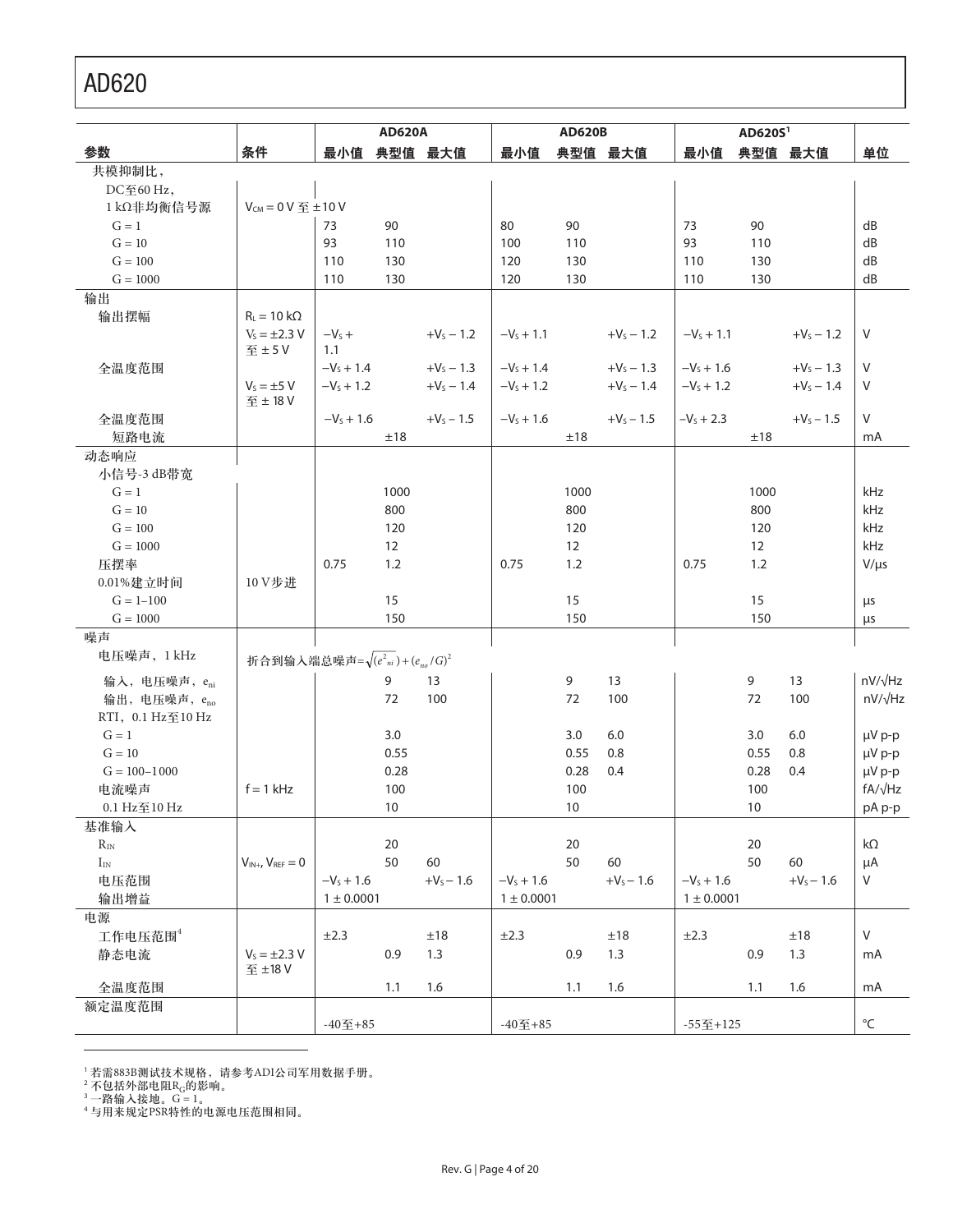# 绝对最大额定值

### 表2

| 参数           | 额定值                                 |
|--------------|-------------------------------------|
| 电源电压         | ±18V                                |
| 内部功耗         | 650 mW                              |
| 输入电压(共模)     | $\pm V_5$                           |
| 差分输入电压       | 25 V                                |
| 输出短路持续时间     | 未定                                  |
| 存储温度范围(O)    | $-65^{\circ}$ C 至 +150 $^{\circ}$ C |
| 存储温度范围(N, R) | $-65^{\circ}$ C 至 +125 $^{\circ}$ C |
| 工作温度范围       |                                     |
| AD620(A, B)  | $-40^{\circ}$ C 至 +85 $^{\circ}$ C  |
| AD620(S)     | $-55^{\circ}$ C 至 +125 $^{\circ}$ C |
| 引脚温度范围       |                                     |
| (10秒焊接)      | 300 $\degree$ C                     |

注意, 超出以上所列的绝对最大额定值可能导致器件永久 性损坏。这只是强调的额定值,不涉及器件在这些或任何 其它条件下超出本技术规格指标的功能性操作。长期在绝 对最大额定值条件下工作会影响器件的可靠性。

1 针对空气中的器件而言:

8引脚塑料封装: $\theta_{JA} = 95^{\circ}$ C

8引脚CERDIP封装:θ<sub>JA</sub> = 110°C 8引脚SOIC封装:  $θ_{IA} = 155°C$ 

### ߢ**ESD**য়

ESD(静电放电)敏感器件。静电电荷很容易在人体和测试设备上累积,可高达4000 V,并可能在没有 察觉的情况下放电。尽管本产品具有专用ESD保护电路,但在遇到高能量静电放电时,可能会发生 永久性器件损坏。因此,建议采取适当的ESD防范措施,以避免器件性能下降或功能丧失。

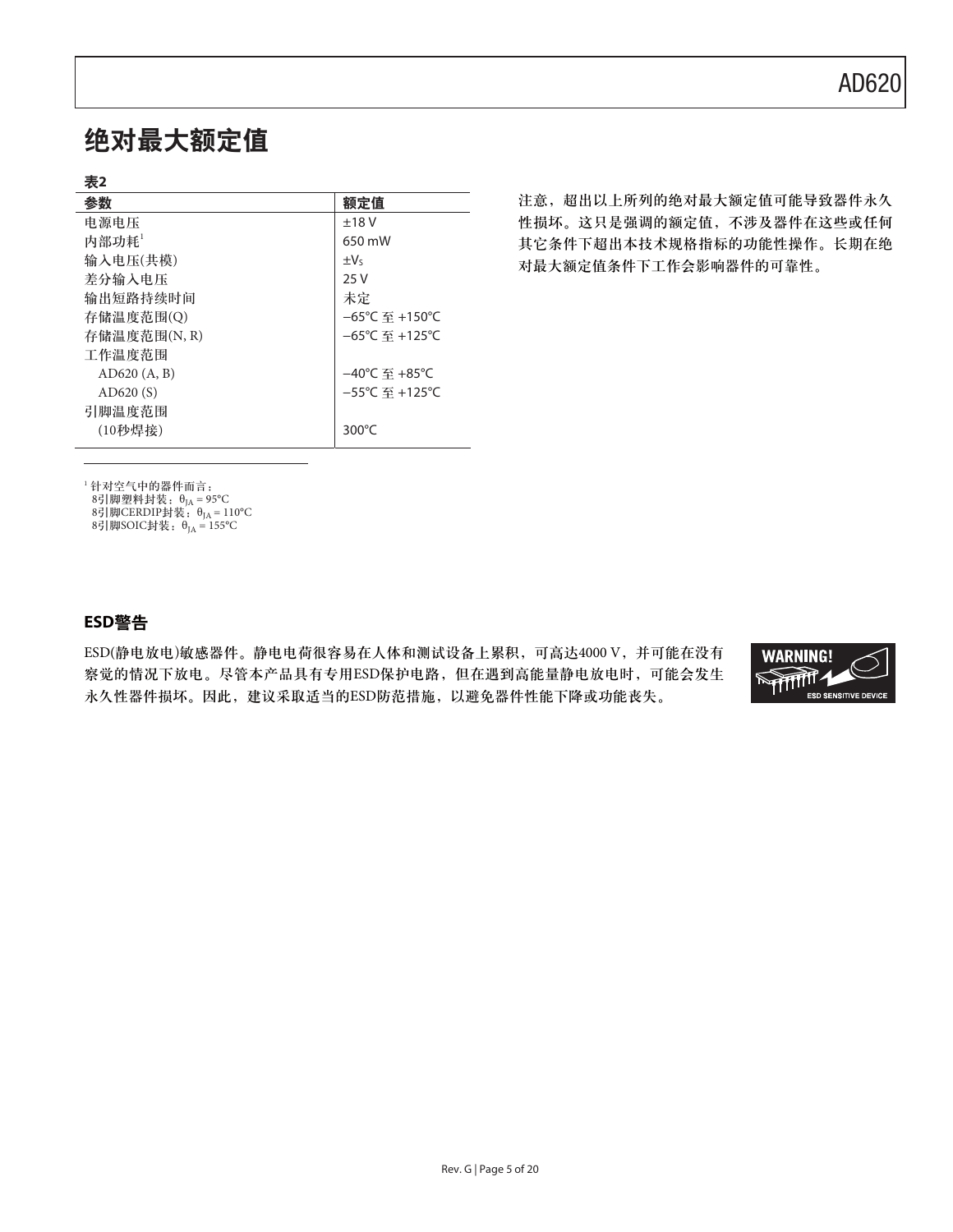

\*FOR CHIP APPLICATIONS: THE PADS 1R<sub>G</sub> AND 8R<sub>G</sub> MUST BE CONNECTED IN PARALLEL<br>TO THE EXTERNAL GAIN REGISTER R<sub>G</sub>. DO NOT CONNECT THEM IN SERIES TO R<sub>G</sub>. FOR<br>UNITY GAIN APPLICATIONS WHERE R<sub>G</sub> IS NOT REQUIRED, THE PADS 1R

图4. 覆铜版照片。图示尺寸单位: 英寸和(毫米)。 最新尺寸信息请联系销售部门。

Rev. G | Page 6 of 20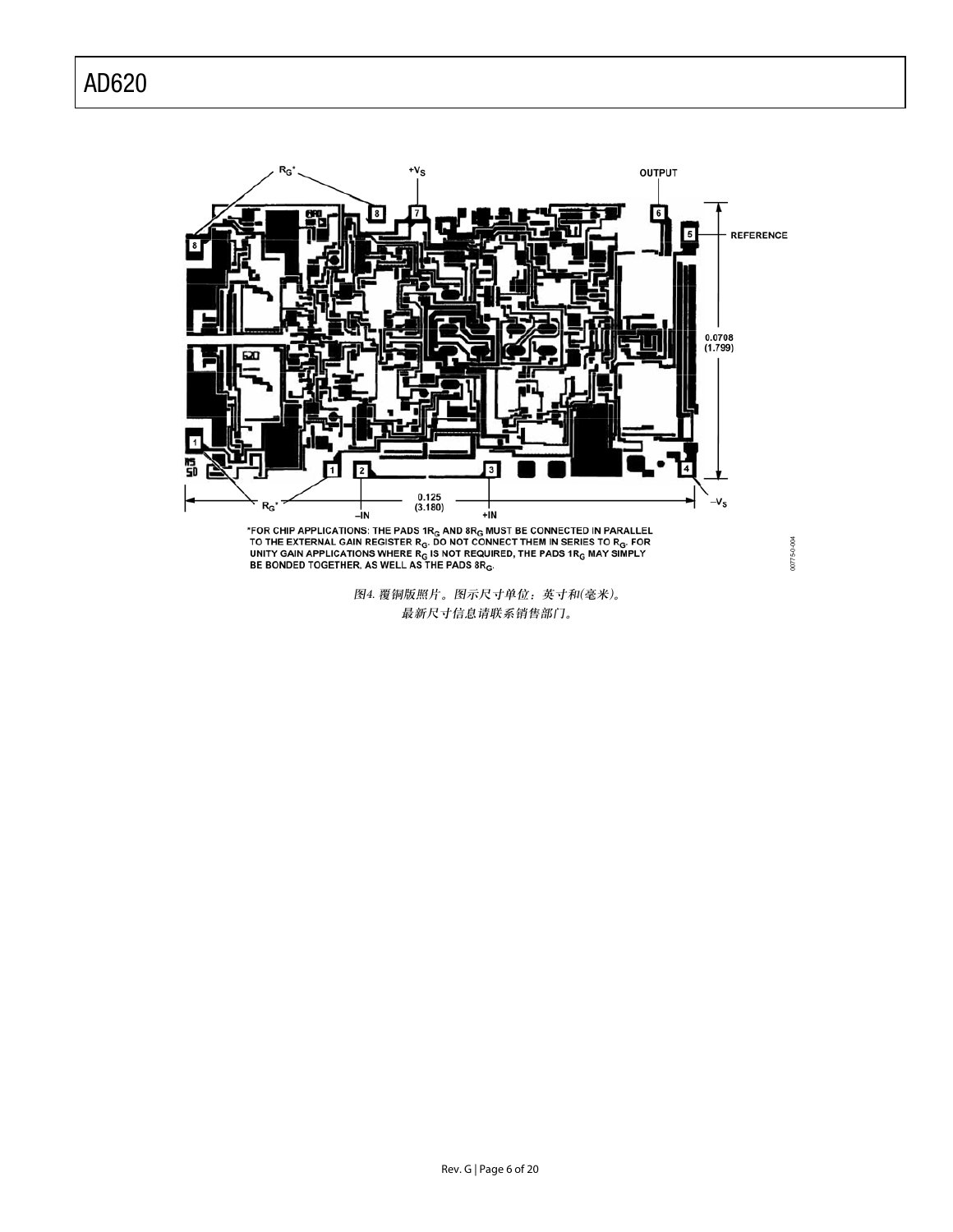# 典型工作特性

(25°C, V<sub>s</sub> = ±15 V, R<sub>L</sub> = 2 kΩ时, 特别声明除外。)





图10. 电压噪声谱密度与频率的关系 (G = 1-1000)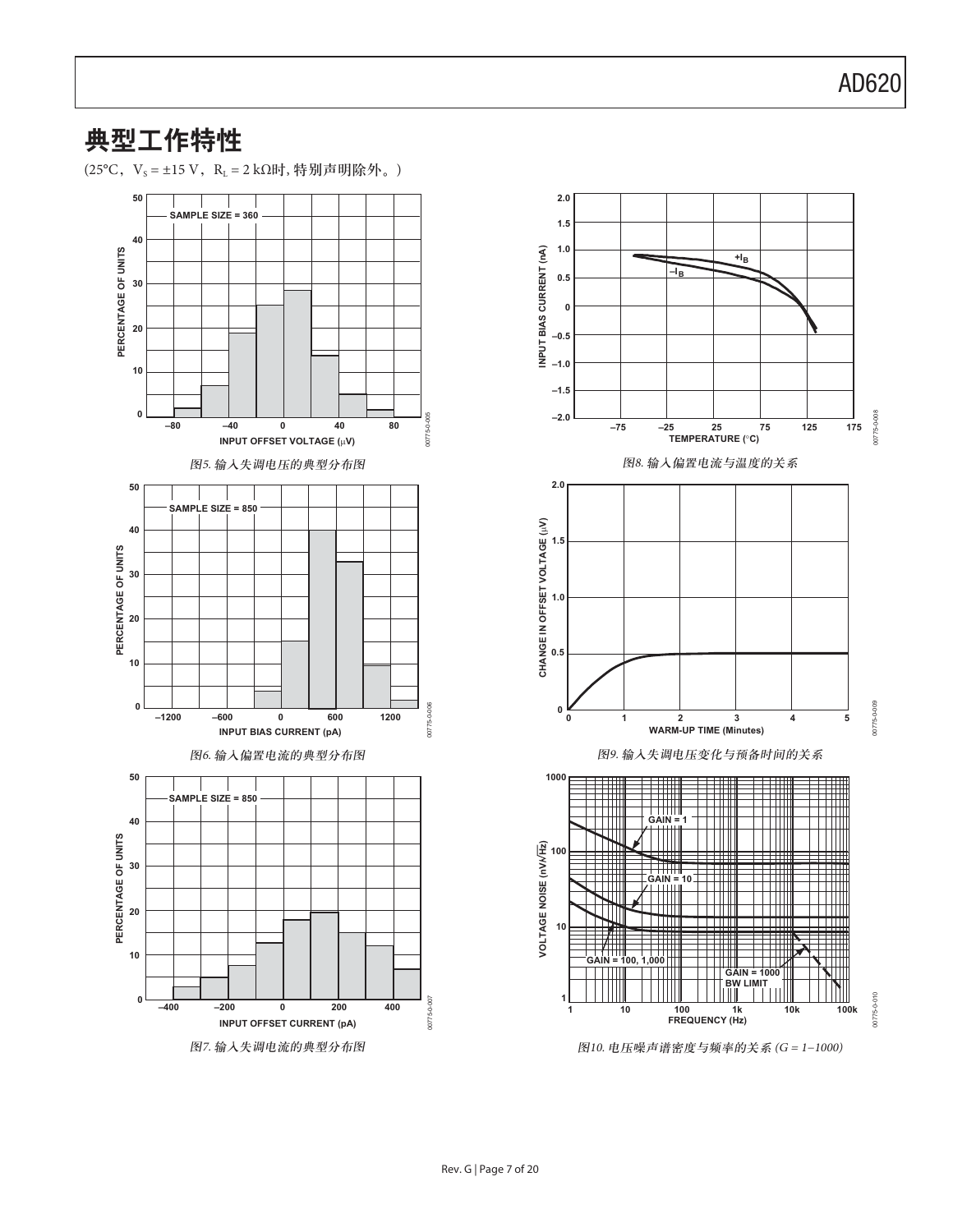

图11. 电流噪声谱密度与频率的关系



 $[8]$ 12. 0.1 Hz至10 Hz RTI电压噪声(G = 1)



图13. 0.1 Hz至10 Hz RTI电压噪声 (G = 1000)



图14. 0.1 Hz至10 Hz电流噪声(5 pA/刻度)



图15. 总漂移与信号源阻抗的关系



图16. 典型CMR与频率的关系(RTI, 零至1 kΩ非均衡信号源)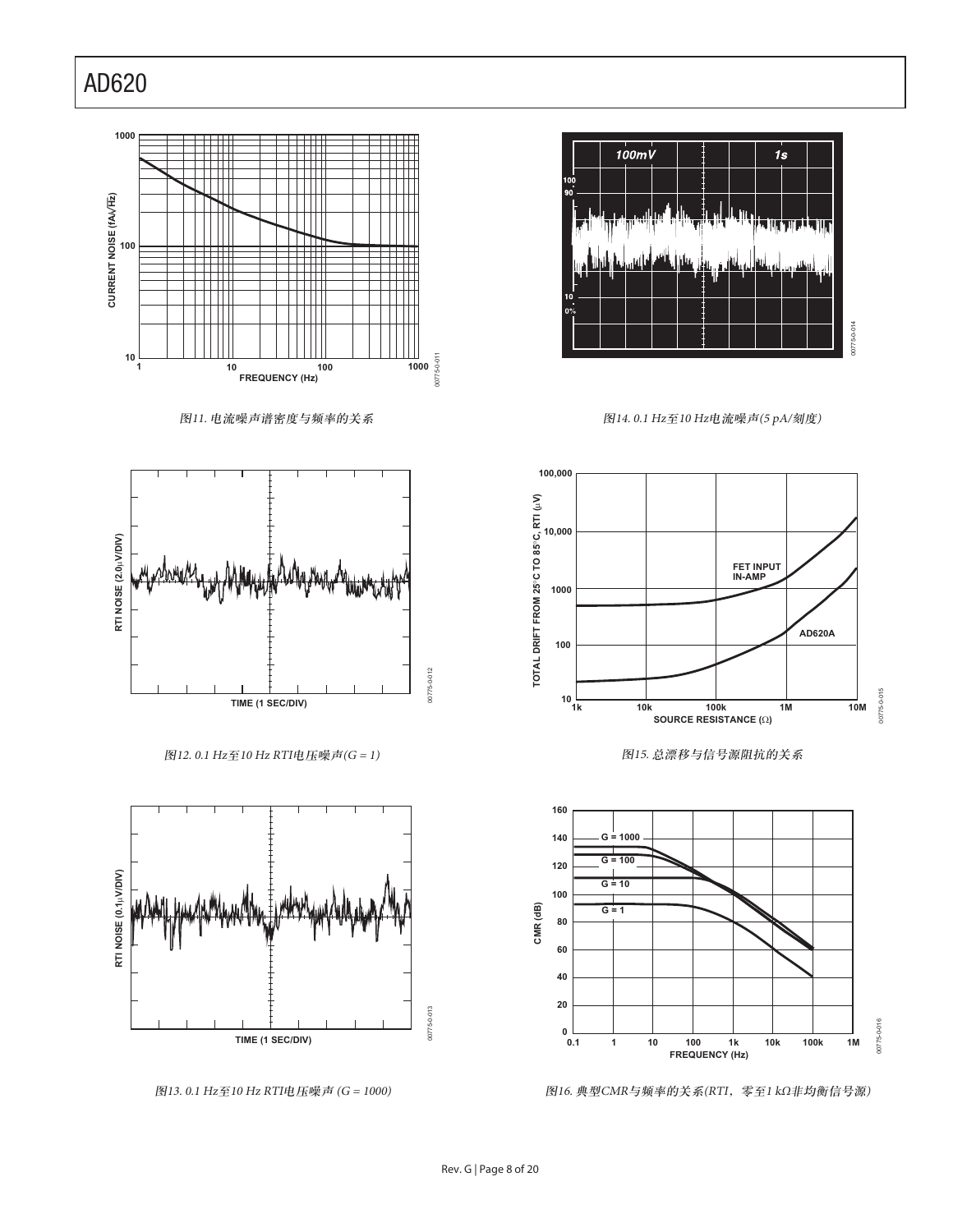

图17. 正PSR与频率的关系(RTI, G = 1-1000)



图18. 负PSR与频率的关系(RTI, G = 1-1000)



图19. 增益与频率的关系



图20. 大信号频率响应







图22. 输出电压摆幅与电源电压的关系(G = 10)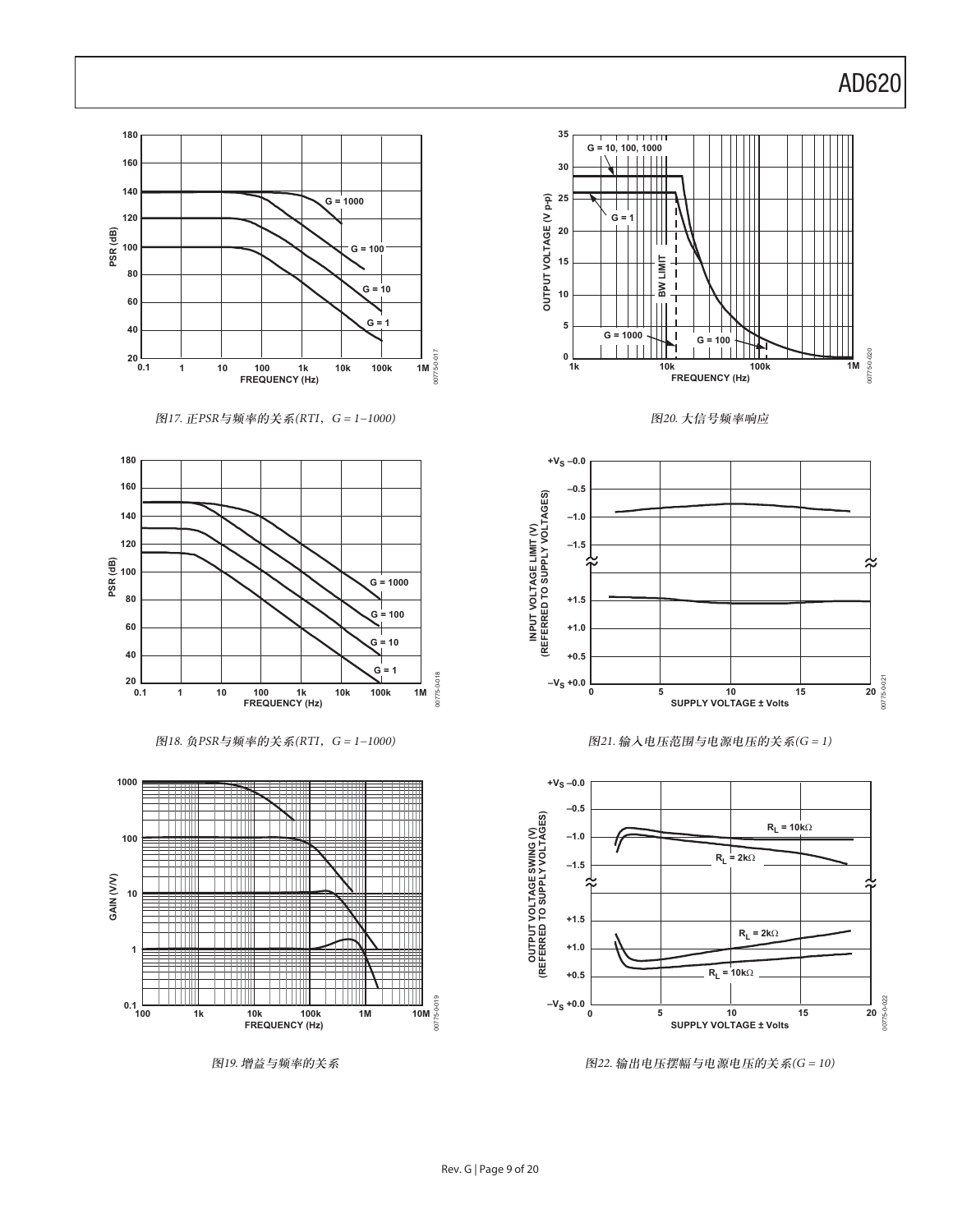



图24. 大信号脉冲响应与建立时间的关系(G = 1, 0.5 mV = 0.01%)



图25. 小信号响应(G = 1, R<sub>L</sub> = 2 kΩ, C<sub>L</sub> = 100 pF)



图26. 大信号响应与建立时间的关系(G = 10, 0.5 mV = 0.01%)



 $\mathbb{R}$ 27. 小信号响应(G = 10, RL = 2 kΩ, CL = 100 pF)



图28. 大信号响应与建立时间的关系(G = 100, 0.5 mV = 0.01%)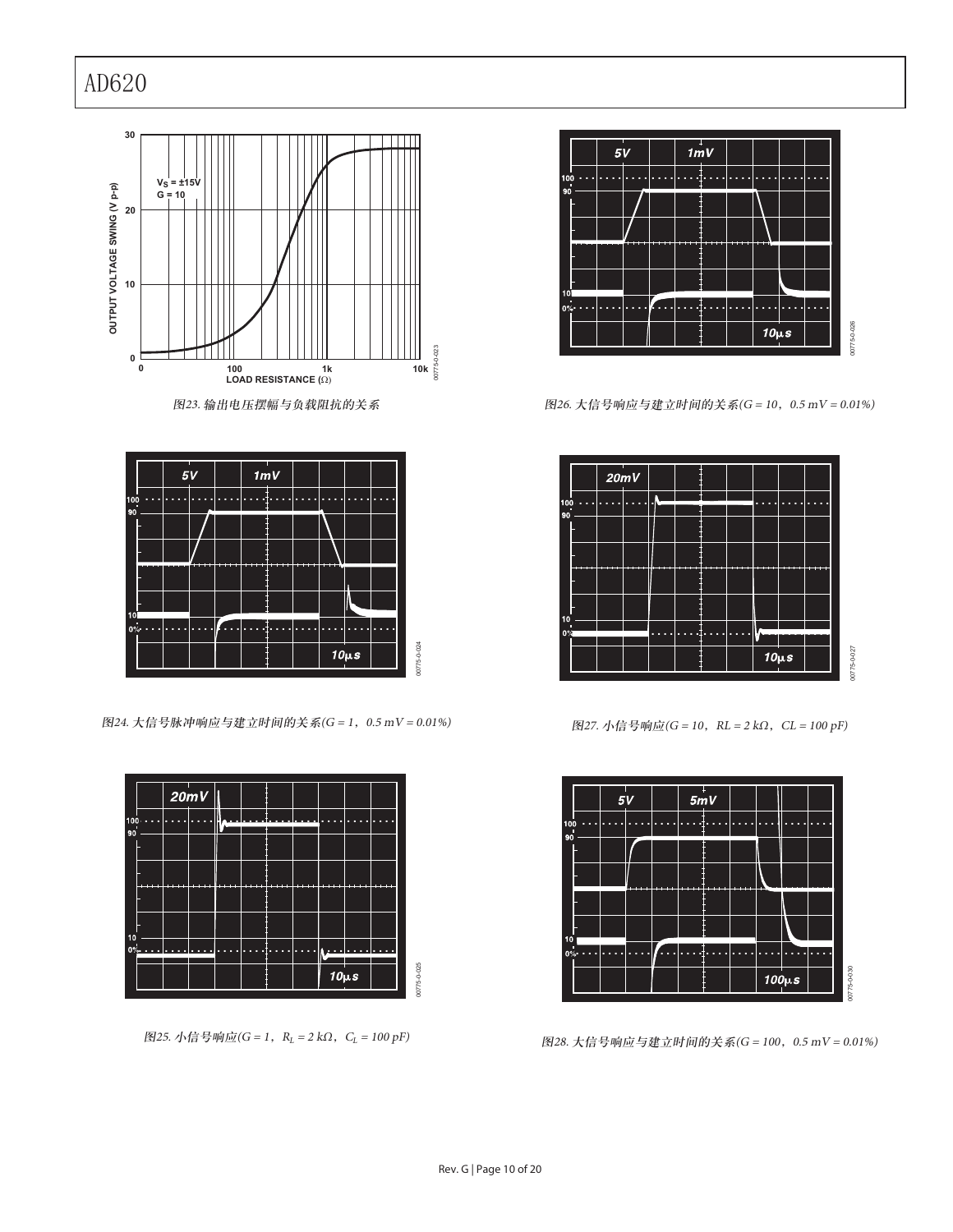

图29. 小信号脉冲响应(G = 100, R<sub>L</sub> = 2 kΩ, C<sub>L</sub> = 100 pF)



图30. 大信号响应与建立时间的关系(G = 1000, 0.5 mV = 0.01%)



图31. 小信号脉冲响应(G = 1000, R<sub>L</sub> = 2 kΩ, C<sub>L</sub> = 100 pF)





 $[8]$ 33. 0.01%建立时间与增益的关系(步进大小为10 V)



 $B$ 34. 增益非线性度(G = 1, R<sub>L</sub> = 10 kΩ, 10 μV = 1 ppm)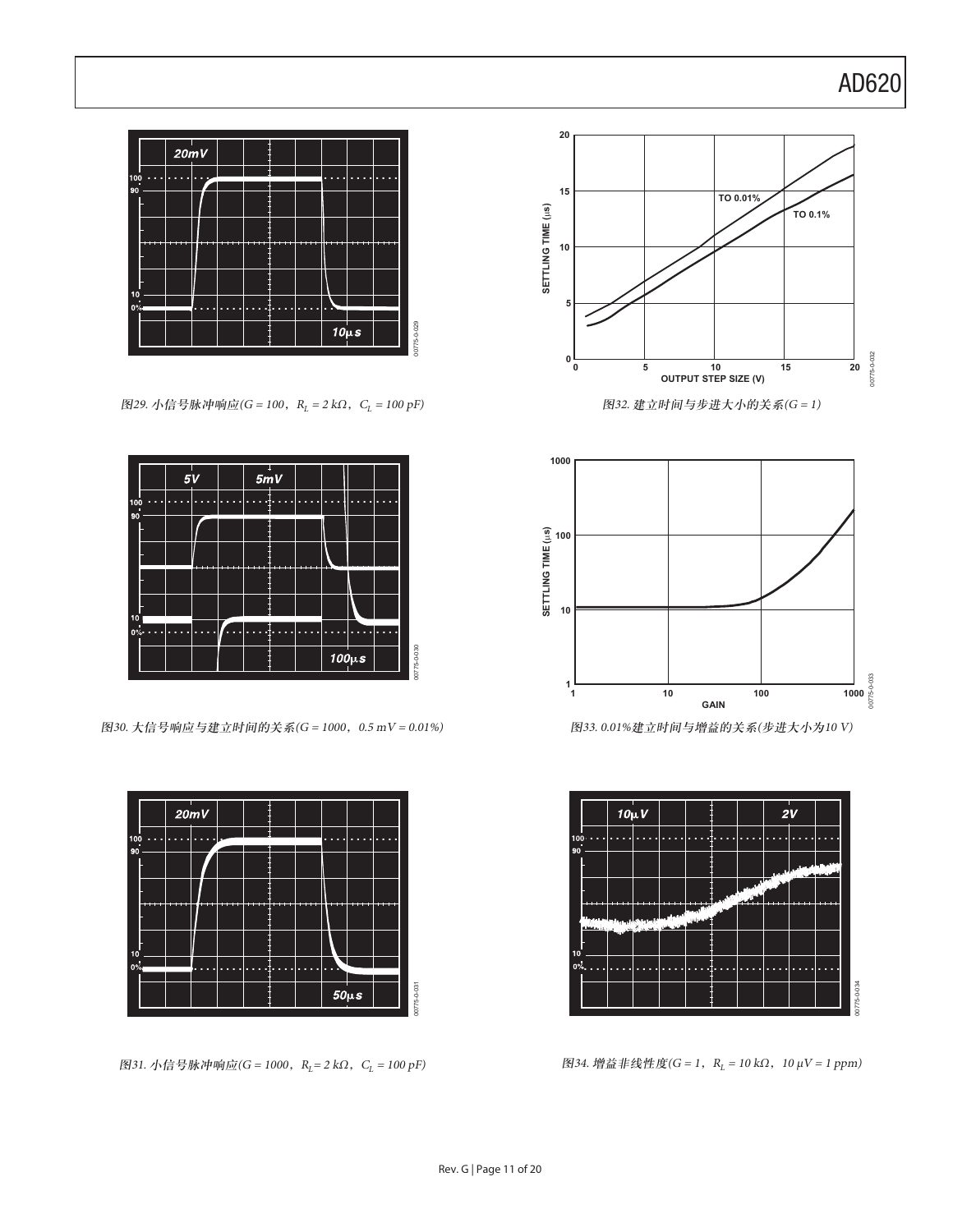

 $\text{M35.}$  增益非线性度(G = 100, R<sub>L</sub> = 10 kΩ, 100 μV = 10 ppm)



 $B$ 36. 增益非线性度(G = 1000, R<sub>L</sub> = 10 kΩ, 1 mV = 100 ppm)



图37. 建立时间测试电路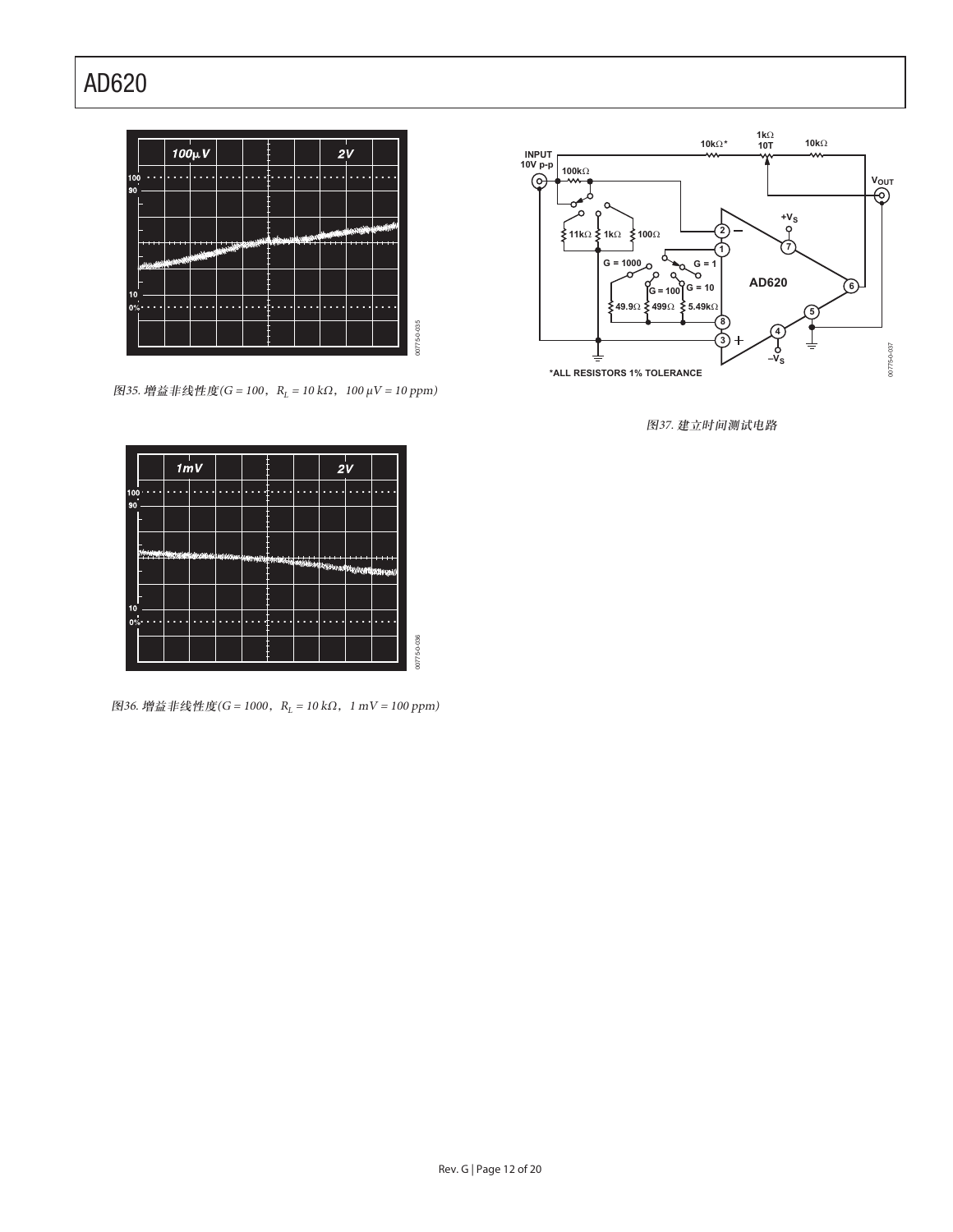### 工作原理



图38. AD620原理示意图

AD620是一款单芯片仪表放大器,采用经典的三运放改进 设计。通过调整片内电阻的绝对值,用户只需一个电阻便 可实现对增益的精确编程(G = 100时精度可达0.15%)。单芯 片结构和激光晶圆调整允许对电路元件进行严格匹配与跟 踪, 从而可确保此电路本身具有的高性能特性。

输入晶体管Q1和Q2提供一路高精度差分对双极性输入(图 38), 同时由于采用Super6eta处理, 因此输入偏置电流减小 10倍。反馈环路Q1-A1-R1和Q2-A2-R2使输入器件Q1和Q2 的集电极电流保持恒定, 从而可将输入电压作用于外部增 益设置电阻R<sub>G</sub>上。这样就产生了从输入至A1/A2输出的差 分增益, 其计算公式为 $G = (R1 + R2)/R_c + 1$ 。单位增益减法 器A3用来消除任何共模信号, 以获得折合到REF引脚电位 的单端输出。

 $R_c$ 值还可决定前置放大器级的跨导。当减小 $R_c$ 以获得更大 增益时,该跨导将渐近增大到输入晶体管的跨导。这会带 来三大好处: (a)开环增益提升以提供更大的编程增益, 从 而减小与增益相关的误差;(b)增益带宽积(由C1、C2和前 置放大器跨导决定)随着编程增益提高而增大, 从而优化频 率响应;(c)输入电压噪声降至9 nV/VHz, 它主要由输入器件 的集电极电流和基极电阻决定。

内部增益电阻R1和R2已调整至绝对值24.7 kΩ, 因此利用一 个外部电阻便可实现对增益的精确编程。

增益公式为:

$$
G = \frac{49.4k\Omega}{R_G} + 1
$$
  

$$
R_G = \frac{49.4k\Omega}{G - 1}
$$

#### 自制与购买: 典型桥式电路应用误差预算

AD620提供优于"自制"三运放仪表放大器设计的性能,同 时具有较小的尺寸、较少的元件和低10倍的工作电流。在 图39所示的典型应用中, 要求增益为100, 在-40°C至 +85°C的工业温度范围内放大20 mV满量程桥式电路输出。 表3列出了如何计算各种误差源对电路精度的影响。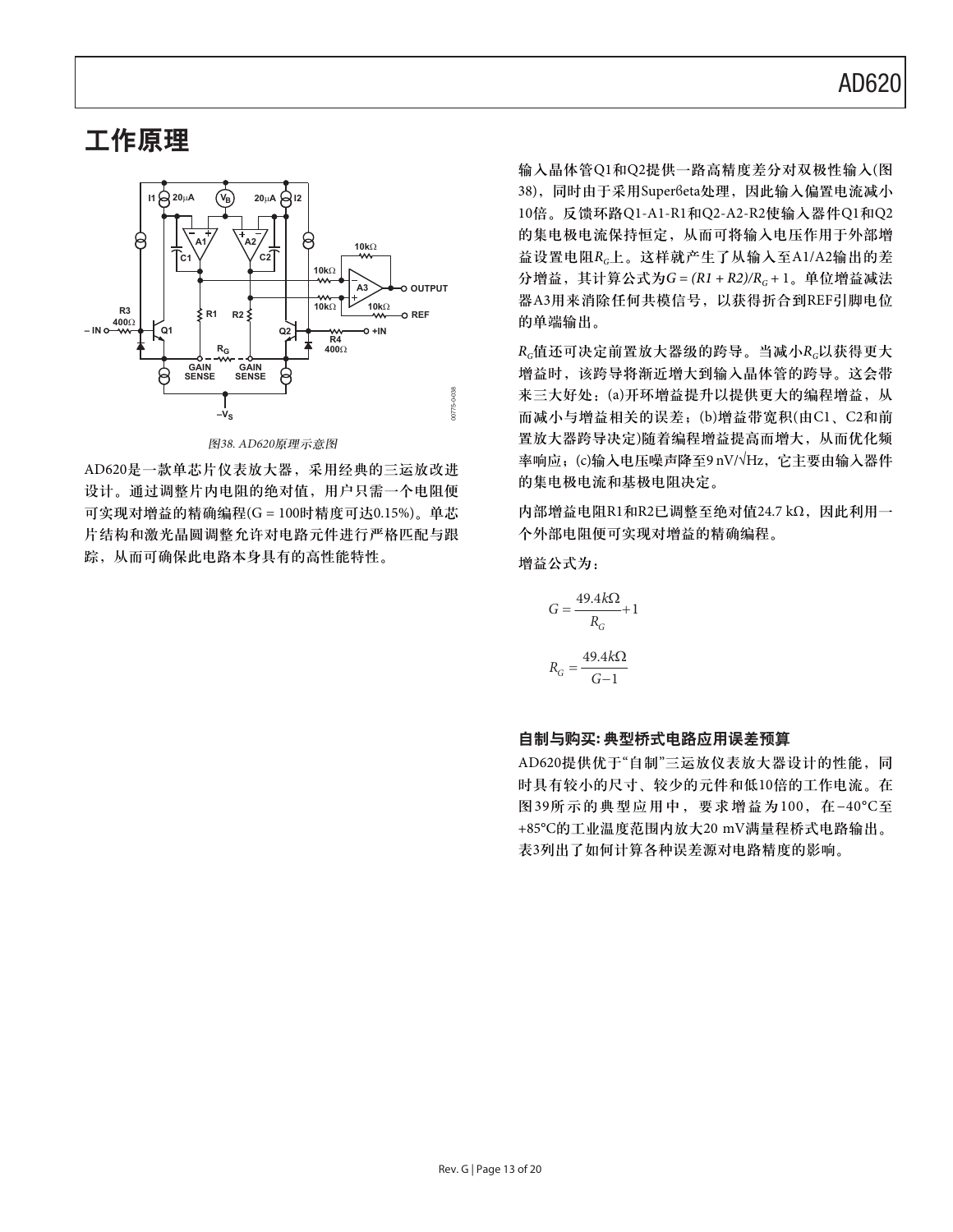无论用于何种系统, AD620都能以更低功耗和更低成本提 供更高的精度。在简单的系统中,绝对精度和漂移误差显 然是最重要的误差来源。在含有智能处理器的较复杂系统 中, 自动增益/自动归零周期将消除所有的绝对精度和漂移 误差, 仅留下增益、非线性度和噪声的分辨率误差, 因此 可以获得完全14位精度。

00775-0-039

请注意, 对于自制电路, 输入电压失调和噪声的OP07技术 规格已乘以√2。这是因为三运放型分立仪表放大器有两个 运放在其输入端, 二者均对总输入误差有影响。







图39. 自制与购买



### 表3. 自制与购买的误差预算

|                     |                                                 |                                                                                  | 误差,满量程ppm |        |
|---------------------|-------------------------------------------------|----------------------------------------------------------------------------------|-----------|--------|
| 误差源                 | AD620电路计算                                       | "自制"电路计算                                                                         | AD620     | 自制     |
| 绝对精度 $(TA = 25$ °C) |                                                 |                                                                                  |           |        |
| 输入失调电压, µV          | 125 µV/20 mV                                    | $(150 \mu V \times \sqrt{2})/20 \text{ mV}$                                      | 6,250     | 10,607 |
| 输出失调电压, µV          | 1000 µV/100 mV/20 mV                            | $((150 \mu V \times 2)/100)/20 \text{ mV}$                                       | 500       | 150    |
| 输入失调电流, nA          | 2 nA $\times$ 350 $\Omega$ /20 mV               | $(6 nA \times 350 \Omega)/20 mV$                                                 | 18        | 53     |
| CMR, dB             | 110 dB(3.16 ppm) ×5 V/20 mV                     | (0.02% Match $\times$ 5 V)/20 mV/100                                             | 791       | 500    |
|                     |                                                 |                                                                                  |           |        |
|                     |                                                 | 总绝对误差                                                                            | 7,559     | 11,310 |
| 85°C漂移              |                                                 |                                                                                  |           |        |
| 增益漂移, ppm/°C        | $(50$ ppm + 10 ppm) $\times 60^{\circ}$ C       | 100 ppm/ $\degree$ C Track $\times$ 60 $\degree$ C                               | 3,600     | 6,000  |
| 输入失调电压漂移, µV/°C     | 1 µV/ $\degree$ C $\times$ 60 $\degree$ C/20 mV | $(2.5 \mu V)^{\circ}C \times \sqrt{2} \times 60^{\circ}C)/20 \text{ mV}$         | 3,000     | 10,607 |
| 输出失调电压漂移, μV/°C     | 15 µV/°C × 60°C/100 mV/20 mV                    | $(2.5 \mu V)^{\circ}C \times 2 \times 60^{\circ}C)/100 \text{ mV}/20 \text{ mV}$ | 450       | 150    |
|                     |                                                 |                                                                                  |           |        |
|                     |                                                 | 总漂移误差                                                                            | 7,050     | 16,757 |
| 分辨率                 |                                                 |                                                                                  |           |        |
| 增益非线性度,满量程ppm       | 40 ppm                                          | 40 ppm                                                                           | 40        | 40     |
| 0.1 Hz至10 Hz电压噪声    | 28 µV p-p/20 mV                                 | $(0.38 \,\mu\text{V p-p} \times \sqrt{2})/20 \,\text{mV}$                        | 14        | 27     |
| (典型值, μV 峰峰值)       |                                                 | 总分辨率误差                                                                           | 54        | 67     |
|                     |                                                 | 误差总和                                                                             | 14,663    | 28,134 |

 $G = 100, V_s = \pm 15 V.$ 

(所有误差均为最小值/最大值并折合到输入端)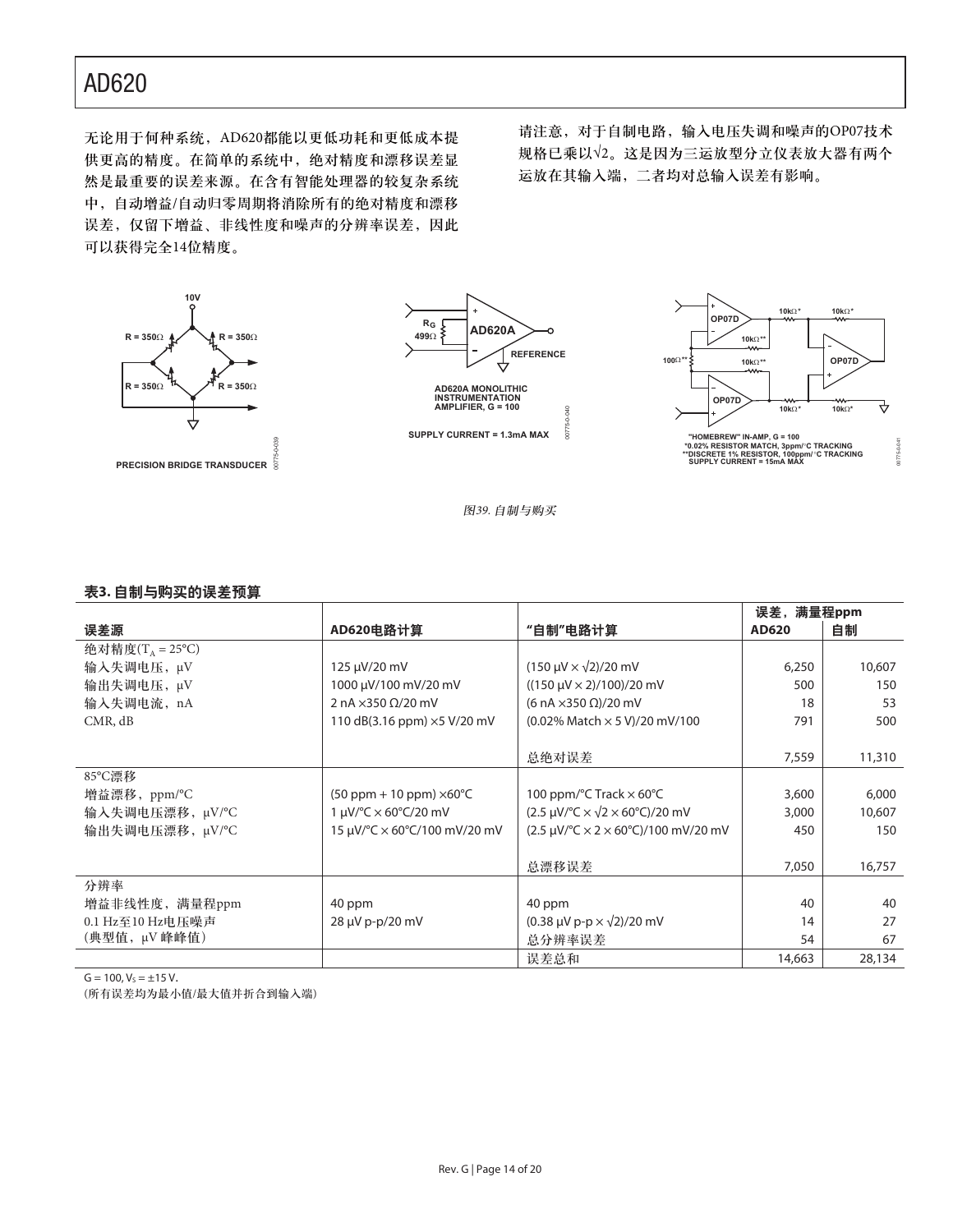

图40. 采用5 V单电源供电的压力监测仪电路

### 压力测量 医用ECG

AD620除了可用于电子秤等许多桥式电路应用之外, 还特 别适合采用低电压供电的大电阻压力传感器。在这些应用 中, 小尺寸和低功耗特性变得更加重要。

图40显示了一个3 kΩ压力传感器电桥, 它采用5 V电源供电, 电桥功耗仅为1.7 mA。增加AD620和缓冲分压器后便可对信 号进行调理, 总电源电流仅3.8 mA。

小尺寸和低成本优势使AD620对电压输出压力传感器极具 吸引力。由于其低噪声和低漂移特性, 因此它也适合诊断 性无创血压测量等应用。

AD620具有低电流噪声特性, 因此可用于信号源电阻常常 高达1 MΩ乃至更大的ECG监测仪(图41)。AD620的功耗和电 源电压均可很低,并且采用节省空间的8引脚微型DIP和 SOIC封装, 因而是电池供电式数据记录器的绝佳选择。

此外, AD620的低偏置电流和低电流噪声特性与低电压噪 声特性相结合,可提高动态范围,确保获得更好的性能。

适当选择电容C1的值,则可使右侧驱动环路保持稳定。此 电路必须增加绝缘等适当的安全措施,以避免患者可能受 到伤害。



图41. 医用ECG监测仪电路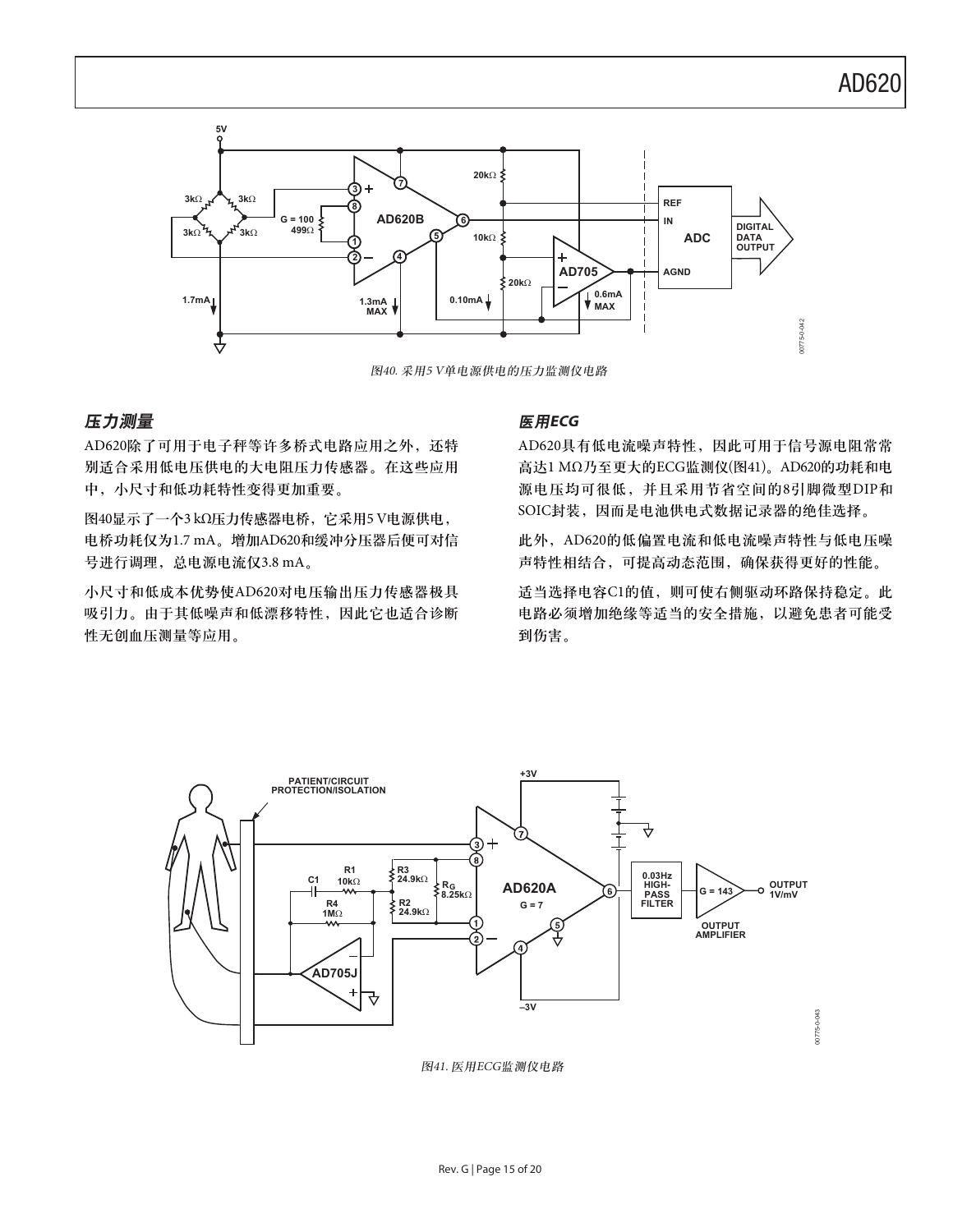### 精密V-I转换器

AD620与一个运算放大器和两个电阻相结合, 便可构成一 个精密电流源(图42)。该运算放大器为基准引脚提供缓 冲, 以确保良好的共模抑制(CMR)性能。AD620的输出电  $EV_xH$ 现在电阻R1, 后者将其转换成电流。此电流仅减去 运算放大器的输入偏置电流后, 便流向负载。



图42. 精密电压电流转换器(工作电流1.8 mA, 工作电压±3 V)

### 增益选择

AD620的增益通过电阻Rc进行编程, 或者更精确地说, 通 过引脚1与引脚8之间存在的任何阻抗进行编程。AD620旨 在用0.1%至1%电阻提供精确的增益。表4列出了各种增益 所要求的R $_G$ 值。注意, 对于G = 1, R $_G$ 引脚不连接(RG = ∞) $_G$ 对于任意增益,可用下式计算RG:

$$
R_G = \frac{49.4 \, k\Omega}{G - 1}
$$

为使增益误差最小, 应避免产生与Rc串联的高寄生电阻; 为使增益漂移最小,  $R_c$ 应具有低温度系数TC(小于10 ppm/°C)才能获得最佳性能。

#### 表4. 要求的增益电阻值

| 1%标准表<br>R <sub>G</sub> (f <sub>G</sub> (Ω) | 计算得到<br>的增益值 | 0.1%标准表<br>$RG$ 值(Ω) | 计算得到<br>的增益值 |
|---------------------------------------------|--------------|----------------------|--------------|
| 49.9 k                                      | 1.990        | 49.3 k               | 2.002        |
| 12.4k                                       | 4.984        | 12.4k                | 4.984        |
| 5.49 k                                      | 9.998        | 5.49 k               | 9.998        |
| 2.61k                                       | 19.93        | 2.61k                | 19.93        |
| 1.00 <sub>k</sub>                           | 50.40        | 1.01 <sub>k</sub>    | 49.91        |
| 499                                         | 100.0        | 499                  | 100.0        |
| 249                                         | 199.4        | 249                  | 199.4        |
| 100                                         | 495.0        | 98.8                 | 501.0        |
| 49.9                                        | 991.0        | 49.3                 | 1,003.0      |

### 输入与输出失调电压

AD620的低误差可以归结于两个来源: 输入误差与输出误 差。输出误差折合到输入端时需除以G。实际上, 高增益 时以输入误差为主, 低增益时以输出误差为主。给定增益 的总 $V_{\alpha}$ 计算如下:

折合到输入端(RTI)总误差=输入误差+ (输出误差/G)

折合到输出端(RTO)总误差=(输入误差 × G)+输出误差

### 基准引脚

基准引脚电位定义零输出电压。而且当负载不与系统其余 部分共享精确地电位时, 基准引脚电位就特别有用: 一种 向输出提供精确偏移电压的直接途径, 容许范围为电源电 压以内2V。为了获得最佳的共模抑制(CMR), 应使寄生电 阻保持最小。

### 输入保护

AD620的输入端配有400 Ω串联薄膜电阻, 可以安全可靠地 承受最高±15 V或±60 mA的输入过载数小时。此特性适用于 所有增益及上电、断电过程, 在信号源与放大器采用不同 电源分别供电时尤其重要。对于更长的时间, 电流不应超 过6 mA (I<sub>IN</sub> ≤ V<sub>IN</sub>/400 Ω)。对于超出电源的输入过载, 将输 入钳位至电源(用FD333之类低泄漏二极管)可以降低所要 求的电阻值, 从而获得较低的噪声。

### 射频(RF)干扰

所有仪表放大器都会对带外小信号进行整流。这种干扰可 能会表现为较小的直流电压失调。高频信号可以通过仪表 放大器输入端的低通R-C网络滤除。图43说明了这种配 置。滤波器根据以下关系式对输入信号加以限制:

$$
FilterFreq_{DIFF} = \frac{1}{2\pi R(2C_D + C_C)}
$$
  
FilterFreq<sub>CM</sub> = 
$$
\frac{1}{2\pi RC_C}
$$

其中 $C<sub>0</sub>$ ≥10 $C<sub>co</sub>$ 

 $C_D$ 影响差动信号。 $C_C$ 影响共模信号。 $R \times C_C$ 的任何不匹配均 会降低AD620的CMRR(共模抑制比)性能。为了避免无意中 降低CMRR-带宽性能,需确保Cc比Cr至少小一个数量级。  $C_p$ : $C_c$ 比值越大, 不匹配 $C_c$ 的影响越小。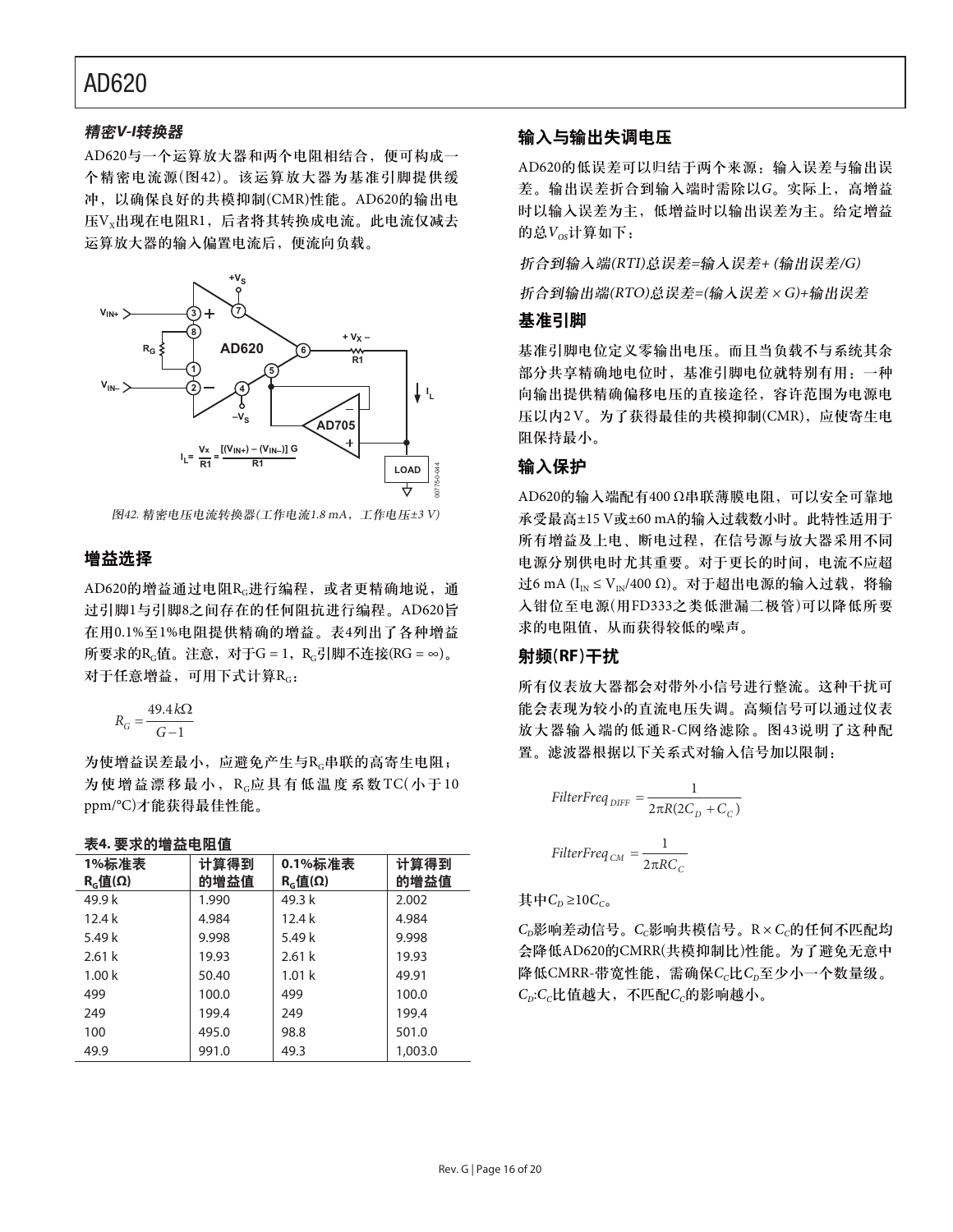

图43. 用于减少RF干扰的电路

### 共模抑制

共模抑制(CMR)是仪表放大器的两路输入发生等量变化时 对输出电压变化的量度, 诸如AD620等仪表放大器都能够 提供高CMR。这些技术规格通常针对全范围输入电压变化 和特定非均衡信号源。

为获得最佳CMR, 基准引脚应与低阻抗点相连, 并且两路 输入之间的电容和电阻差异应保持最小。许多应用都利用 屏蔽电缆来尽可能降低噪声;为获得最佳的CMR随频率变 化的性能, 应对屏蔽进行适当的驱动。如图44和图45所 示,其中的有源数据防护配置可改善交流共模抑制,它通 过"自举"(bootstrapping)输入电缆屏蔽的电容, 从而使输入 之间的电容不匹配降至最低。



图44. 差分屏蔽驱动器



图45. 共模屏蔽驱动器

### 接地

由于AD620的输出电压是相对于基准引脚上的电位而言, 因此只需将REF引脚连至相应的"局部接地"便可解决许多 接地问题。

为了在高噪声数字环境中隔离低电平模拟信号, 许多数据 采集元件都配有单独的模拟接地引脚和数字接地引脚(图 46)。采用一路接地线会很方便,但是,通过电路接地线和 PC线路的电流可能会引起数百毫伏的误差。因此应提供分 开的接地回路, 使得从敏感点流至系统接地的电流最小。 这些接地回路必须在某点连在一起, 通常最好在ADC封装 上,如图46所示。



图46. 基本接地方法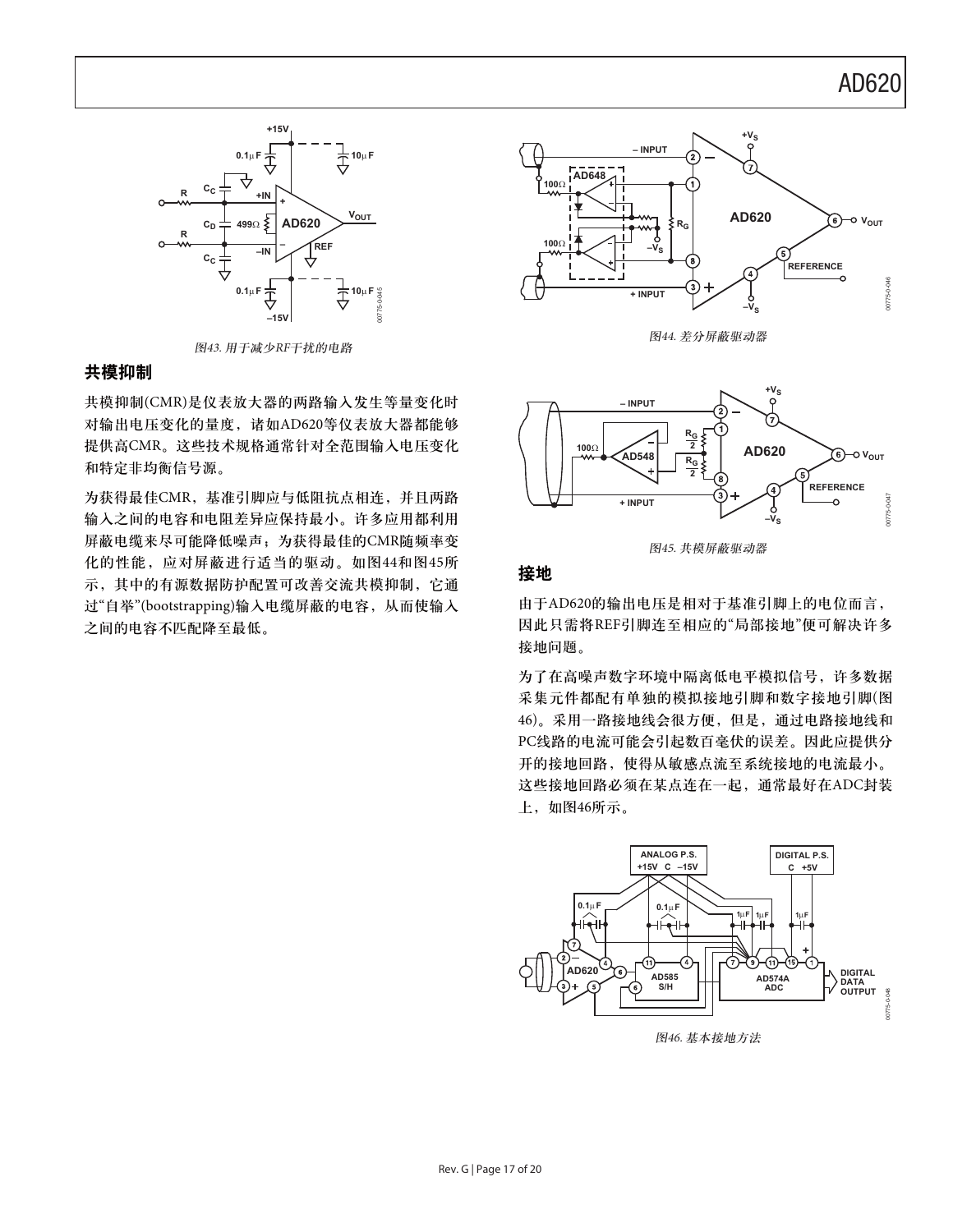### 输入偏置电流回路

输入偏置电流是指使放大器的输入晶体管偏置所必需的电 流。这些电流必须具有直接返回路径。因此, 当放大变压 器或交流耦合源等"浮动"输入源时, 从各输入端至地必须 有直流路径, 如图47、图48和图49所示。有关仪表放大器 应用的更多信息,请参考"仪表放大器应用工程师指南" (ADI公司免费提供)。



图47. 变压器耦合输入偏置电流的接地回路



图48. 热电偶输入偏置电流的接地回路



图49. 交流耦合输入偏置电流的接地回路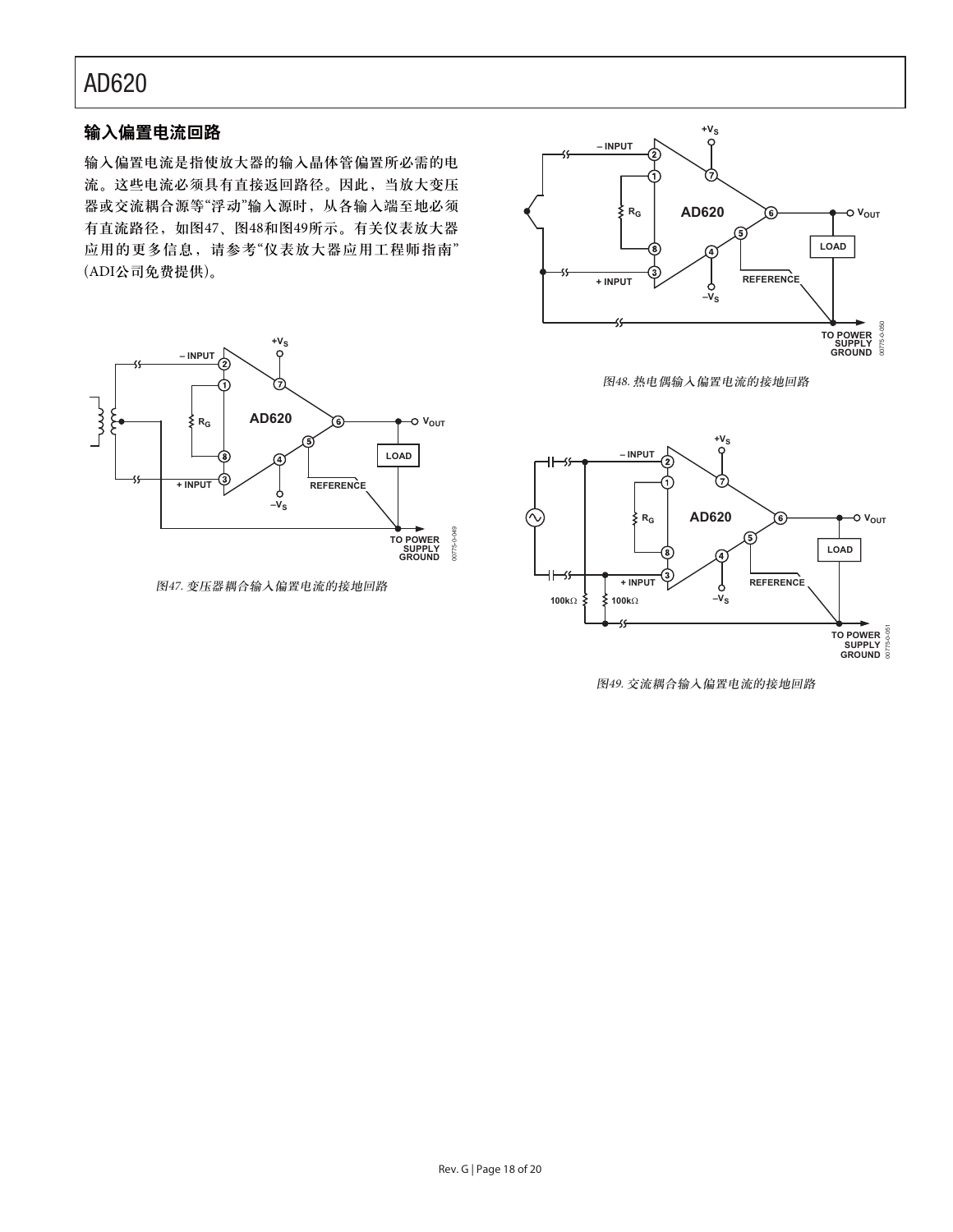

**COMPLIANT TO JEDEC STANDARDS MS-001-BA** CONTROLLING DIMENSIONS ARE IN INCHES; MILLIMETER DIMENSIONS<br>(IN PARENTHESES) ARE ROUNDED-OFF INCH EQUIVALENTS FOR<br>REFERENCE ONLY AND ARE NOT APPROPRIATE FOR USE IN DESIGN.<br>CORNER LEADS MAY BE CONFIGURED AS WHOLE OR HALF LE

图50.8引脚塑料双列直插式封装[PDIP]

༹(N-8) 图示尺寸单位: 英寸和(毫米)



CONTROLLING DIMENSIONS ARE IN INCHES; MILLIMETER DIMENSIONS<br>(IN PARENTHESES) ARE ROUNDED-OFF INCH EQUIVALENTS FOR<br>REFERENCE ONLY AND ARE NOT APPROPRIATE FOR USE IN DESIGN

图51.8引脚陶瓷双列直插式封装[CERDIP] (Q-8) 图示尺寸单位: 英寸和(毫米)



**CONTROLLING DIMENSIONS ARE IN MILLIMETERS; INCH DIMENSIONS (IN PARENTHESES) ARE ROUNDED-OFF MILLIMETER EQUIVALENTS FOR REFERENCE ONLY AND ARE NOT APPROPRIATE FOR USE IN DESIGN COMPLIANT TO JEDEC STANDARDS MS-012AA**

图52.8引脚标准小型封装[SOIC]

༹(R-8) 图示尺寸单位: 毫米和(英寸)